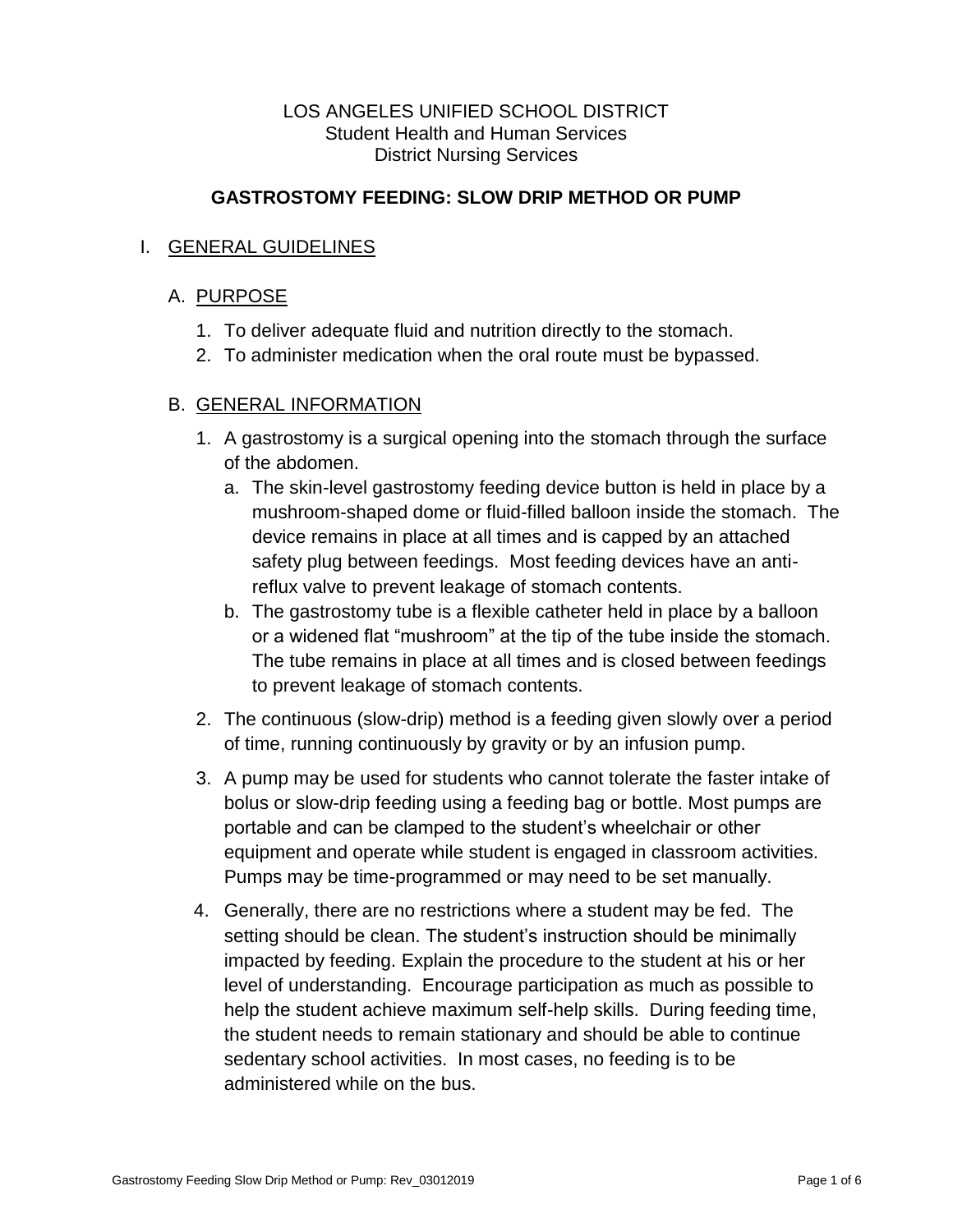# C. GUIDELINES

- 1. **Feeding by mouth will be done only if ordered by the prescribing health care provider.**
- 2. Position student in a sitting or lying position with head elevated at least 30 degrees unless contraindicated. When the student is lying flat there is a greater danger of regurgitation.
- 3. Stop feeding immediately if a student regurgitates or vomits, complains of abdominal pain, becomes restless, has difficulty breathing, or becomes distended. If this occurs, vent the tube and notify the school nurse immediately.
- 4. The skin level device is vented by using the appropriate tubing to open the anti- reflux valve. When venting is required, open the gastrostomy tube, attach the barrel of a 60cc syringe until stomach contents can be seen in tube or gas is released.
- 5. If there is a change in color or breathing difficulties occur, stop feeding immediately, notify the school nurse and call 911 if indicated.

## D. PERSONNEL

- 1. School nurse or school physician
- 2. Trained designated school personnel under direct or indirect supervision of the school nurse.

## E. EQUIPMENT

- 1. Provided by parent:
	- a. Administration sets (bag with tubing and/or feeding pump)
	- b. Appropriate tubing with extra extension tubing sets (for button) or appropriate connecting tubing sets (for tube)
	- c. Prescribed formula
	- d. 60 cc catheter tip syringe
	- e. Container for measuring water
	- f. Container for measuring formula
- 2. Provided by school
	- a. Stand or hook to suspend feeding bag
	- b. Disposable non latex gloves
	- c. Mild liquid soap for skin cleansing
	- d. Gauze squares
	- e. Paper tape
	- f. Plastic bag for waste disposal
	- g. Liquid detergent (for washing equipment)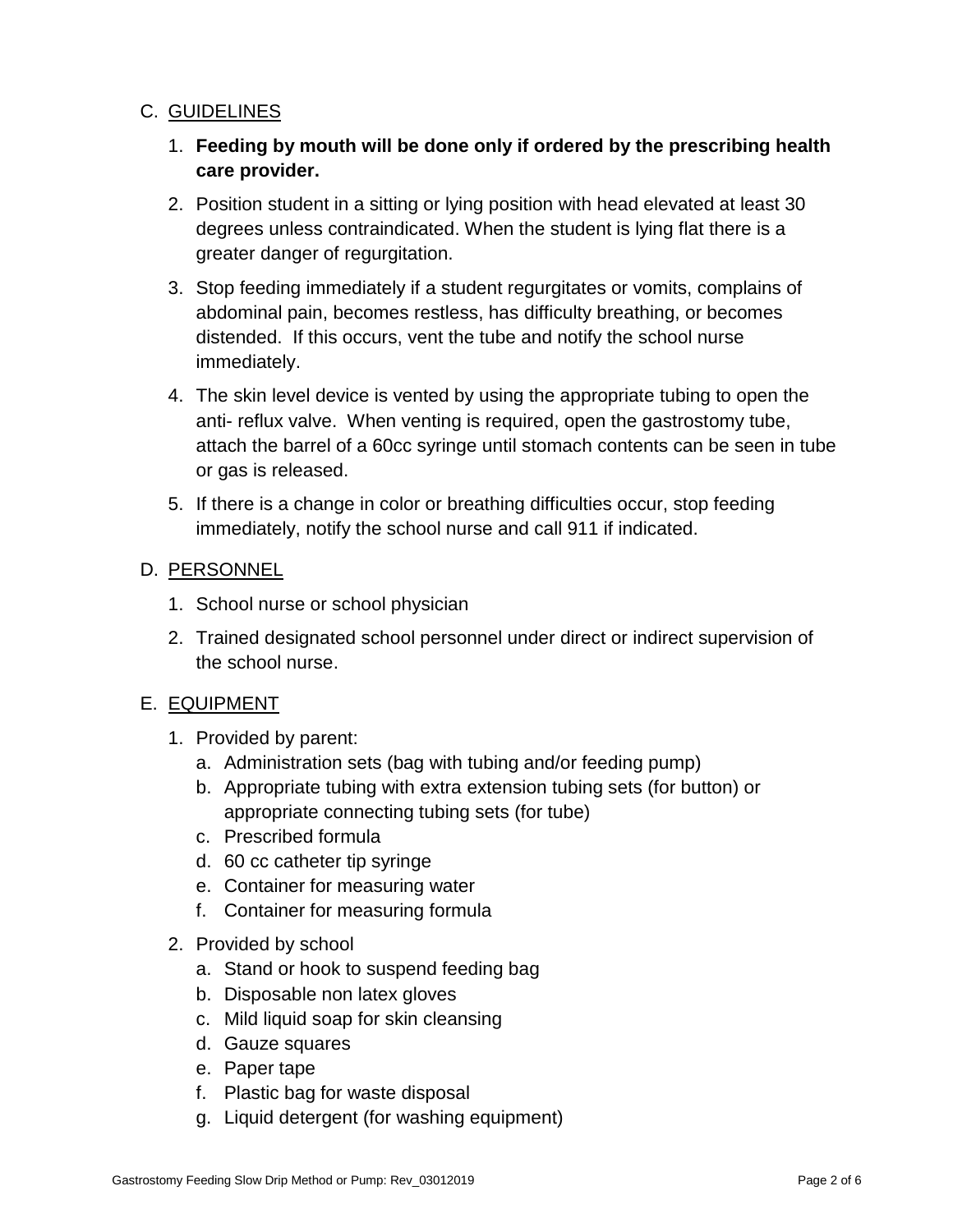# II. PROCEDURE

| <b>ESSENTIAL STEPS</b>                                                                                                                                                                                                                                                                     | <b>KEY POINTS AND PRECAUTIONS</b>                                                                                                                                                                                                                                       |
|--------------------------------------------------------------------------------------------------------------------------------------------------------------------------------------------------------------------------------------------------------------------------------------------|-------------------------------------------------------------------------------------------------------------------------------------------------------------------------------------------------------------------------------------------------------------------------|
| 1. Wash hands.                                                                                                                                                                                                                                                                             |                                                                                                                                                                                                                                                                         |
| 2. Assemble supplies and arrange on a<br>clean flat surface.                                                                                                                                                                                                                               | Maintain cleanliness.                                                                                                                                                                                                                                                   |
| 3. Check formula expiration date and<br>shake well. Measure the prescribed<br>amount into a container.                                                                                                                                                                                     | Formula should be given at room<br>temperature. Refrigerate any unused<br>portion in covered container labeled with<br>student's name, date and time. Unused<br>portion may be refrigerated as<br>recommended by manufacturer.                                          |
| 4. Prepare the administration set:                                                                                                                                                                                                                                                         |                                                                                                                                                                                                                                                                         |
| a. Clamp the administration tube<br>attached to the feeding bag.<br>b. Pour formula/fluids into the<br>feeding bag.<br>c. Squeeze the drip chamber until it<br>is half full of formula.                                                                                                    | If feeding by gravity, suspend bag higher<br>than the level of the student's stomach<br>If using a pump, place the tubing into the<br>pump mechanism and use the prime<br>feature to fill the tubing with formula/fluid.                                                |
| d. Unclamp administration tube until<br>the contents has reached the end<br>of the tubing.<br>e. Re-clamp the tube.                                                                                                                                                                        | This prevents air from getting into the<br>stomach when initiating the feeding.                                                                                                                                                                                         |
| 5. Position student with head elevated at<br>least 30 degrees.                                                                                                                                                                                                                             | Helps prevent vomiting and/or aspiration<br>of fluid into the lungs.                                                                                                                                                                                                    |
| 6. Put on gloves.                                                                                                                                                                                                                                                                          |                                                                                                                                                                                                                                                                         |
| <b>7A. For Skin Level Device:</b><br>a. Remove the attached feeding port<br>cover (plug) from the top of the<br>device.<br>b. Insert extension tubing with 60 cc<br>syringe barrel attached to check<br>for stomach contents or to release<br>gas.<br>c. Securely attach the feeding tube. | This insures proper placement in the<br>stomach. If no stomach contents or gas is<br>obtained, do not proceed with feeding and<br>notify the school nurse.<br>May need to use extension tubing with<br>some gastrostomy devices. Make sure<br>the connection is secure. |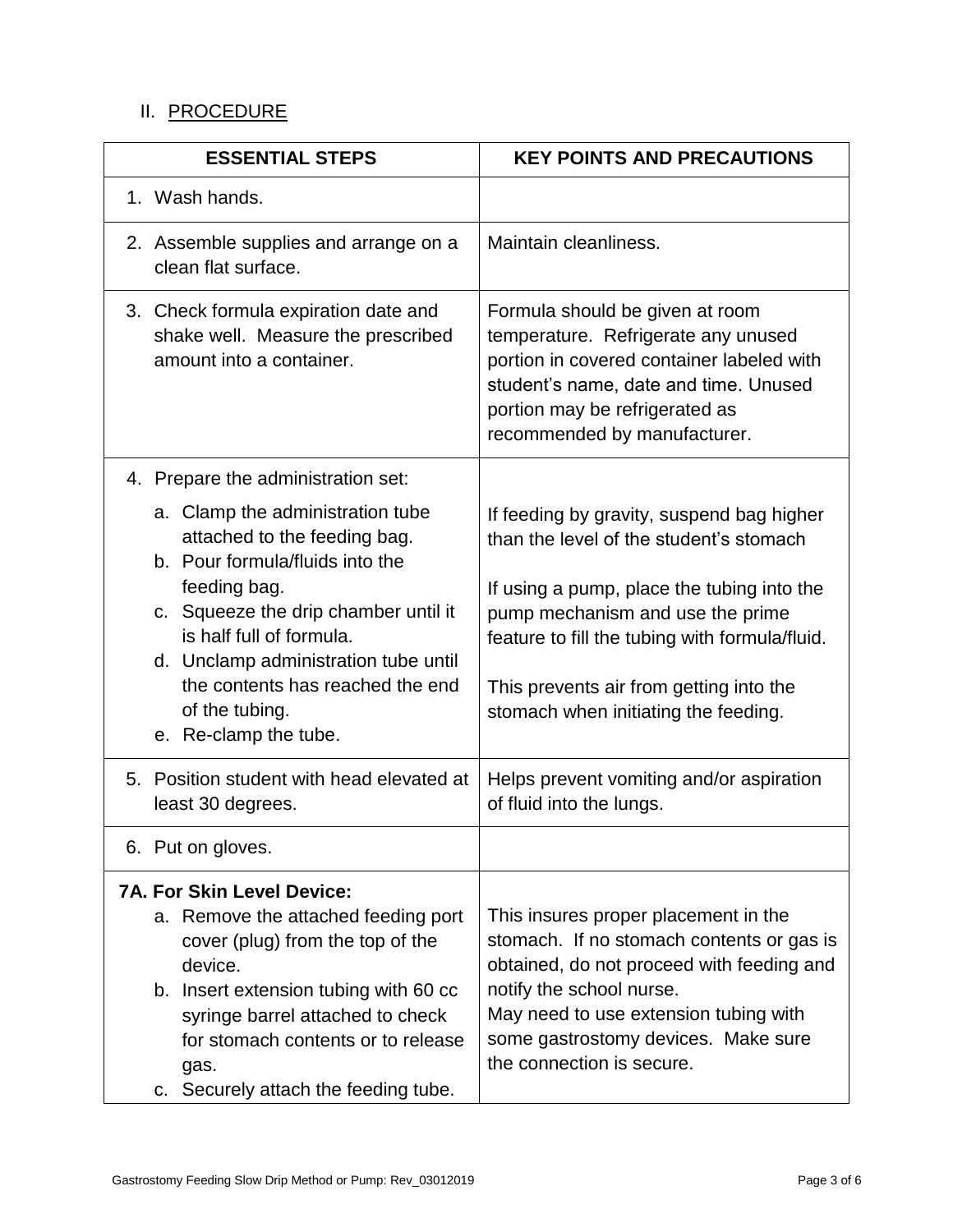| <b>ESSENTIAL STEPS</b>                                                                                                                                                                                                                                                                                                                                        | <b>KEY POINTS AND PRECAUTIONS</b>                                                                                                                      |
|---------------------------------------------------------------------------------------------------------------------------------------------------------------------------------------------------------------------------------------------------------------------------------------------------------------------------------------------------------------|--------------------------------------------------------------------------------------------------------------------------------------------------------|
| <b>7B. For Gastrostomy Tube:</b><br>a. Attach 60 cc syringe barrel<br>(without plunger) to the end of the<br>gastrostomy tube.<br>b. Unclamp the administration tube<br>and lower the syringe barrel until<br>stomach contents can be seen or<br>gas is released.<br>c. Clamp the administration tube and<br>remove the syringe from the<br>gastrostomy tube. | Ensures proper tube placement in the<br>stomach. If no stomach contents or gas is<br>obtained, do not proceed with feeding and<br>notify school nurse. |
| d. Attach the administration tube to<br>the gastrostomy tube.                                                                                                                                                                                                                                                                                                 | Secure the connection with tape if<br>necessary.                                                                                                       |
| 8. If medication is prescribed, administer<br>as ordered by the licensed healthcare<br>provider.                                                                                                                                                                                                                                                              | Use the appropriate port and syringe.<br>Flush medication port with $5 - 10$ cc water<br>before and after administering each<br>medication.            |
| 9. Open clamp of feeding tube and<br>regulate fluid drip to prescribed rate<br>either manually or with infusion pump.                                                                                                                                                                                                                                         | Flow rate should be specified by licensed<br>healthcare provider. Set rate according to<br>manufacturer's directions when using an<br>infusion pump.   |
| 10. Monitor the student frequently until<br>feeding is completed. If restlessness,<br>difficulty in breathing, change in skin<br>color, or abdominal distention occurs,<br>stop the feeding immediately. Notify<br>the school nurse immediately.<br>a. For device: vent (decompress)                                                                          | Check the flow rate periodically and adjust<br>if needed.<br>This allows release of gas and stomach                                                    |
| the stomach using the extension<br>tubing to open the anti-reflux valve                                                                                                                                                                                                                                                                                       | contents.<br>Venting prevents abdominal distention                                                                                                     |
| <b>b.</b> For tube: open the G-tube and<br>insert syringe barrel to vent. If no<br>stomach contents or gas are<br>obtained, do not proceed, notify<br>the school nurse.                                                                                                                                                                                       | and discomfort.                                                                                                                                        |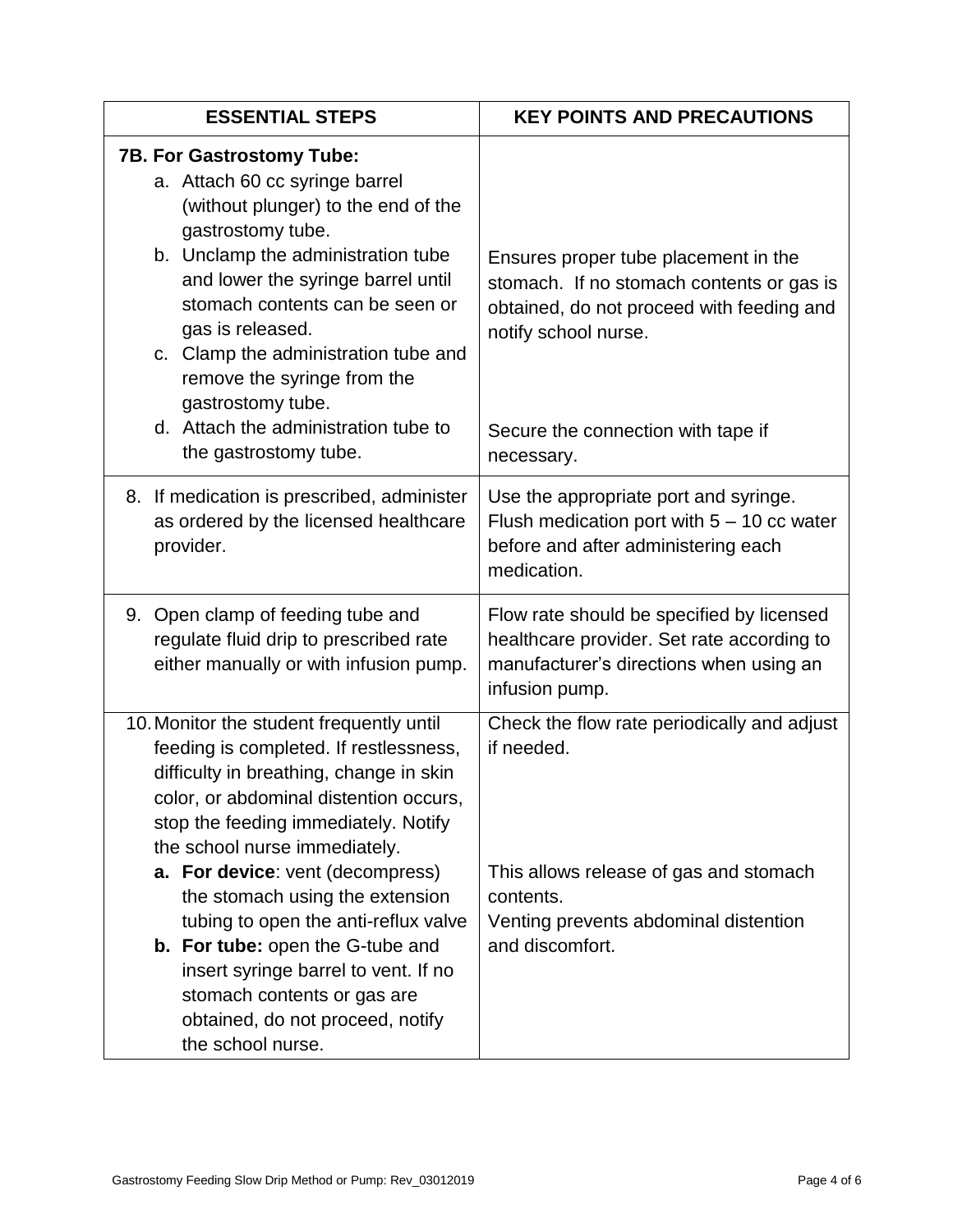| <b>ESSENTIAL STEPS</b>                                                                                                                                                                                | <b>KEY POINTS AND PRECAUTIONS</b>                                                                                                                                                                                                                                                                             |
|-------------------------------------------------------------------------------------------------------------------------------------------------------------------------------------------------------|---------------------------------------------------------------------------------------------------------------------------------------------------------------------------------------------------------------------------------------------------------------------------------------------------------------|
| 11. When feeding is completed, clamp the<br>administration tube and disconnect<br>from tube or device extension tubing.                                                                               |                                                                                                                                                                                                                                                                                                               |
| 12. Follow the feeding with 30 to 50 cc of<br>water to flush by gravity using a 60 cc<br>syringe or via the pump.                                                                                     | This clears tubing and maintains patency.                                                                                                                                                                                                                                                                     |
| 13. Detach tubing and syringe. Close the<br>safety plug on the device or clamp the<br>gastrostomy tube.                                                                                               |                                                                                                                                                                                                                                                                                                               |
| 14. Student to remain upright for at least<br>30 minutes after feeding.                                                                                                                               | Helps prevent vomiting and/or aspiration<br>should student regurgitate. Do not allow<br>student to lie flat. Ambulatory students<br>may resume school activities when<br>tolerated.                                                                                                                           |
| 15. Inspect area around gastrostomy<br>device and gently clean around the<br>stoma with mild soap and water as<br>needed. Dry and cover with gauze if<br>indicated and secure with paper tape.        | Check for signs of redness, swelling,<br>greenish/yellow drainage, foul odor, or<br>leakage of stomach contents. If noted,<br>inform the school nurse. Cleansing helps<br>prevent skin irritation and excoriation from<br>gastric juices. Use Universal Precautions<br>(gloving and hand washing techniques). |
| 16. Wash feeding bag, tubing, and<br>syringe with liquid detergent. Rinse,<br>dry, and store in a clean area.                                                                                         | Replace bag and tubing as needed.                                                                                                                                                                                                                                                                             |
| 17. Discard disposable equipment and<br>waste material.                                                                                                                                               | Universal Precautions require that all<br>waste material be double bagged.                                                                                                                                                                                                                                    |
| 18. Remove gloves and wash hands.                                                                                                                                                                     |                                                                                                                                                                                                                                                                                                               |
| 19. Document electronically:<br>a. Time feeding started and<br>completed.<br>b. Type, amount and rate of feeding.<br>c. Amount of water given<br>d. Student response<br>Medication(s), if given<br>е. |                                                                                                                                                                                                                                                                                                               |